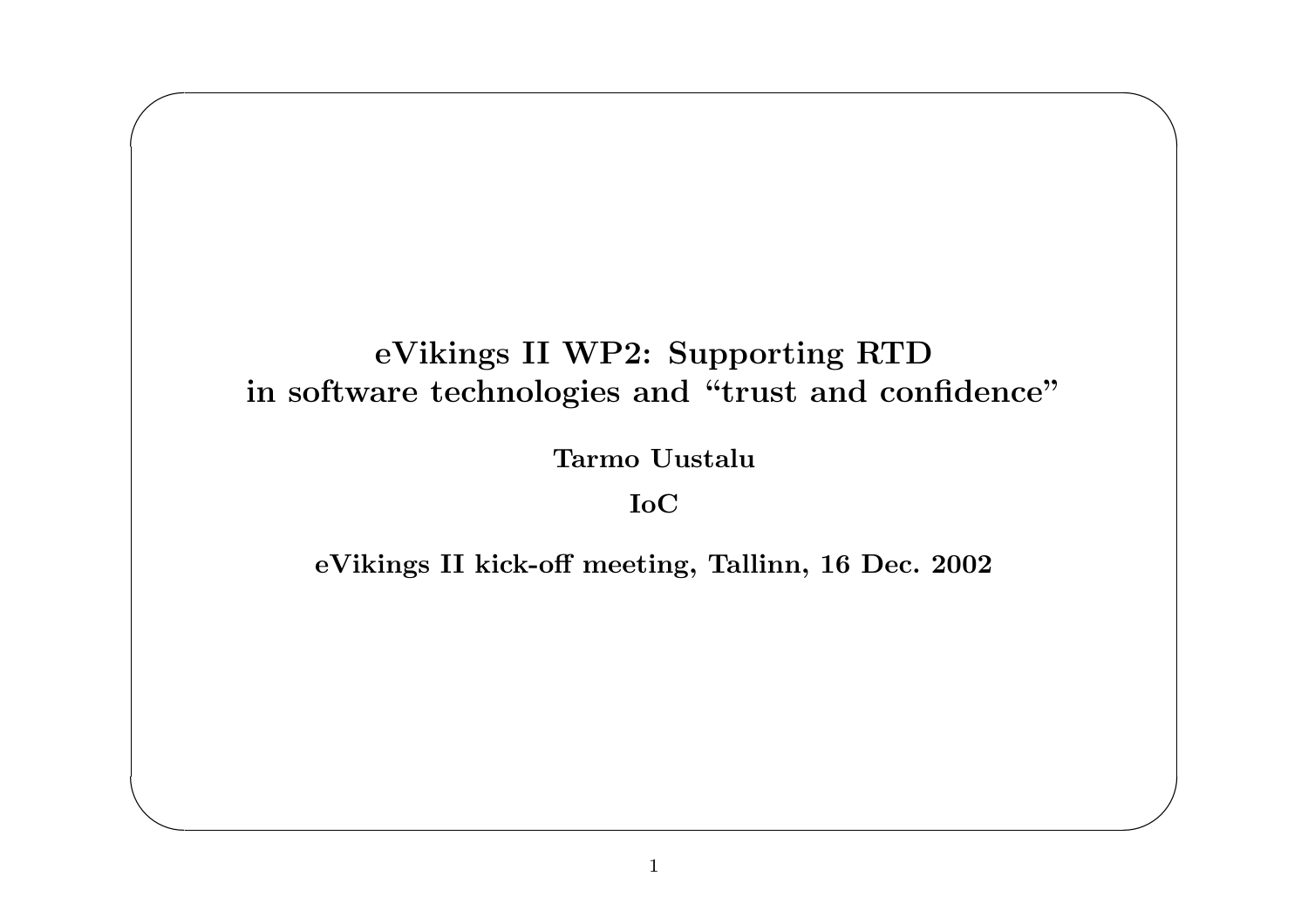# OVERALL GOAL

 $\bigwedge$ 

 $\bigvee$ 

- Support ongoing strong and promising R&D activities in Estonia (IoC, Cybernetica, Fac. of IT of TTU, Fac. of Math. and Inf. of UT) in two areas of dependable computing, viz.
	- software technologies,

 $\sqrt{2}$ 

 $\setminus$ 

– and trust and confidence technologies,

by strategic development of the groups' human capital, research infrastructure, industry impact and international research cooperation.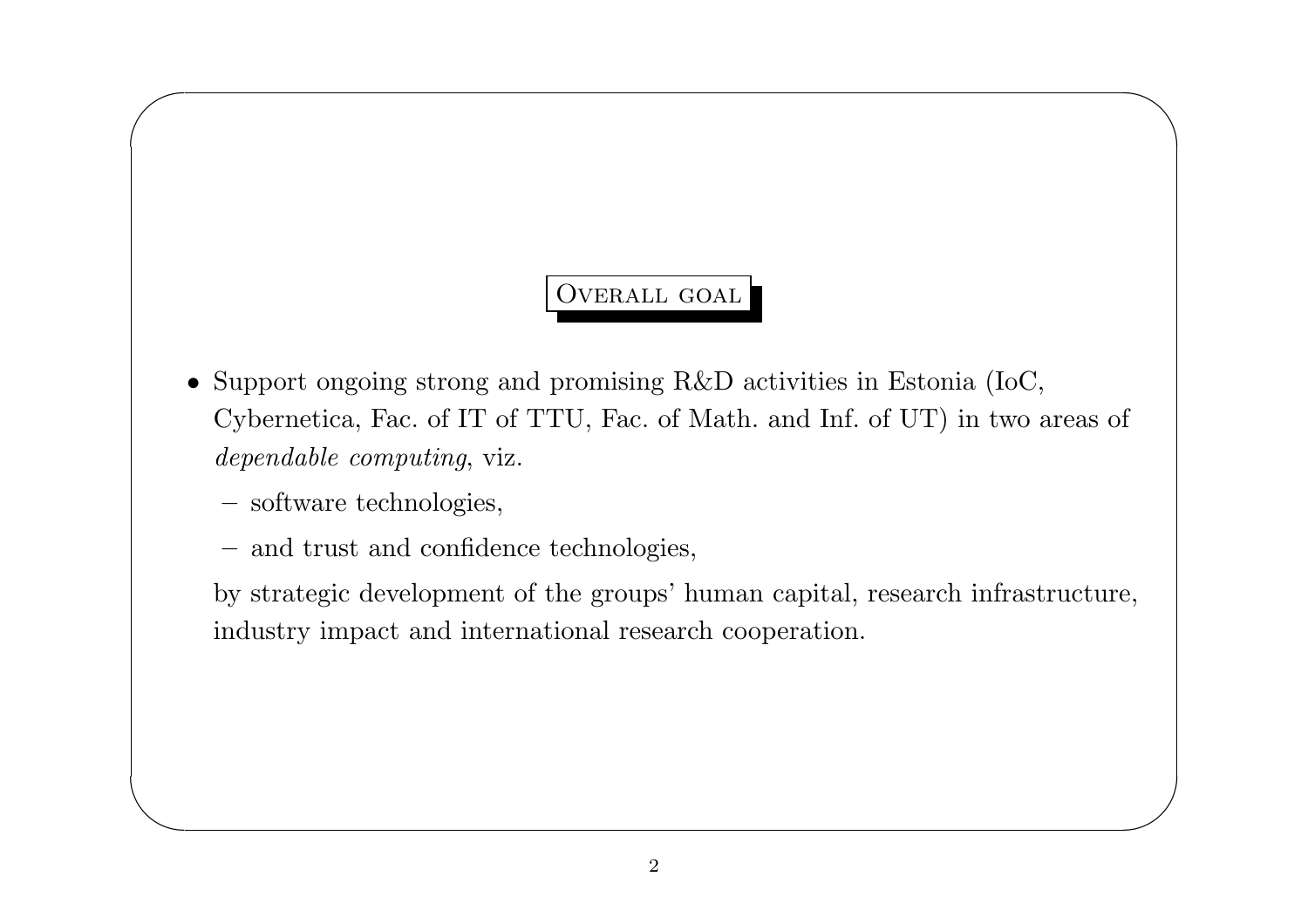# Issues

 $\bigwedge$ 

 $\bigvee$ 

• securing a stable inflow of PhD students and young scientists;

 $\sqrt{2}$ 

- securing adequate conditions for these people to carry out their projects;
- making the Estonian and European industry aware of the achieved results and their practical relevance;
- strengthening the groups' international research ties, especially via mutual cooperation agreements, joint participation in EU FP6 and other international research projects etc.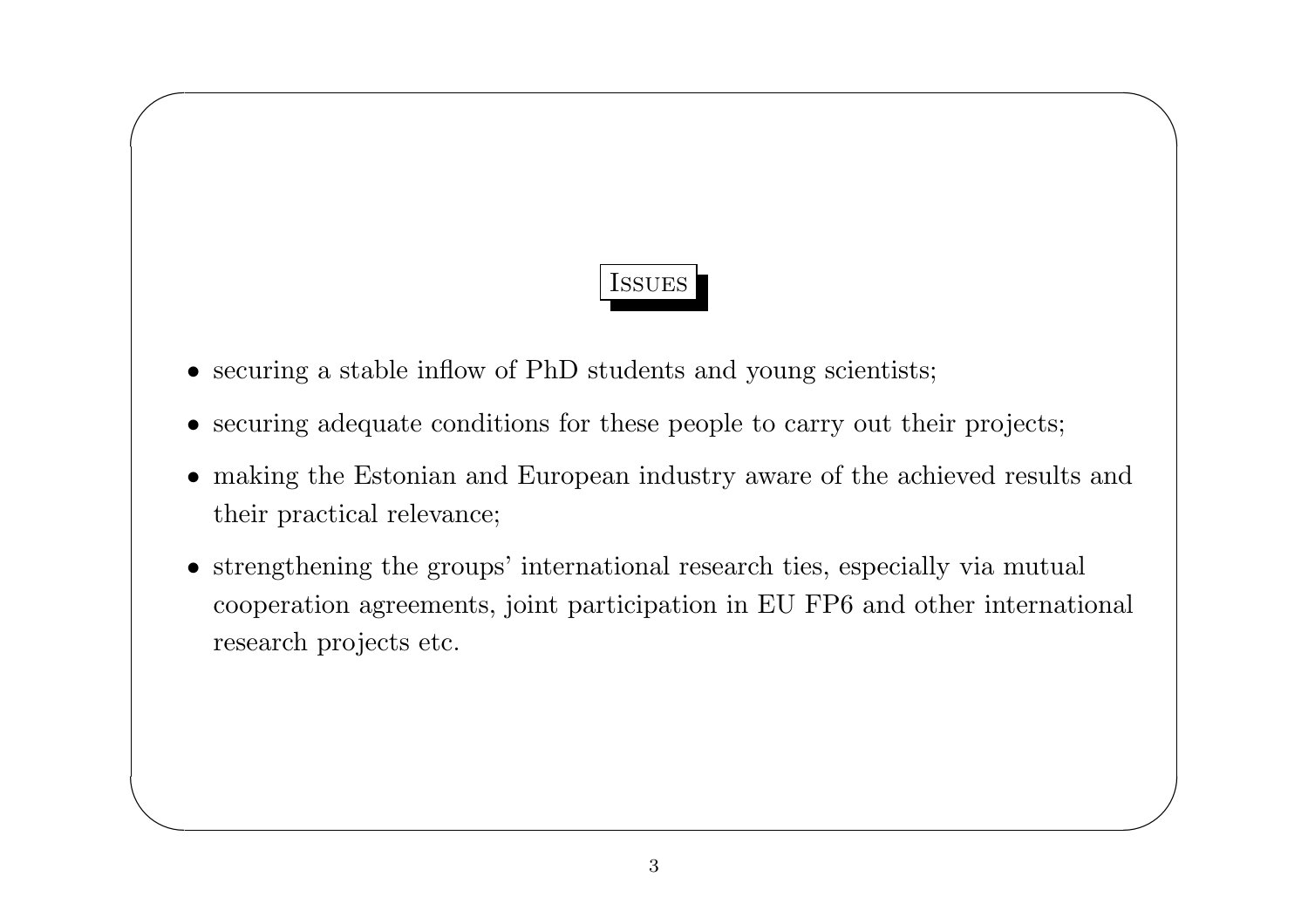# **MEASURES**

- encouraging young Estonian scientists who have recently obtained PhDs in foreign univs. to join the groups as leaders and supervisors of PhD students;
- $\bullet\,$  organization of yearly int. winter and summer schools in Estonia for PhD students;
- attracting to Estonia and organization here of high-quality int. scientific confs.; visits of foreign researchers to Estonia:
- research training visits of Estonian PhD students to European universities;
- improving the technical equipment and working conditions of the groups; improving the groups' access to scientific information;
- production and dissemination of information materials for prospective industry partners, organization of special informational events;
- visits of the senior staff to European research partners for support activities such as consultations, project writing etc.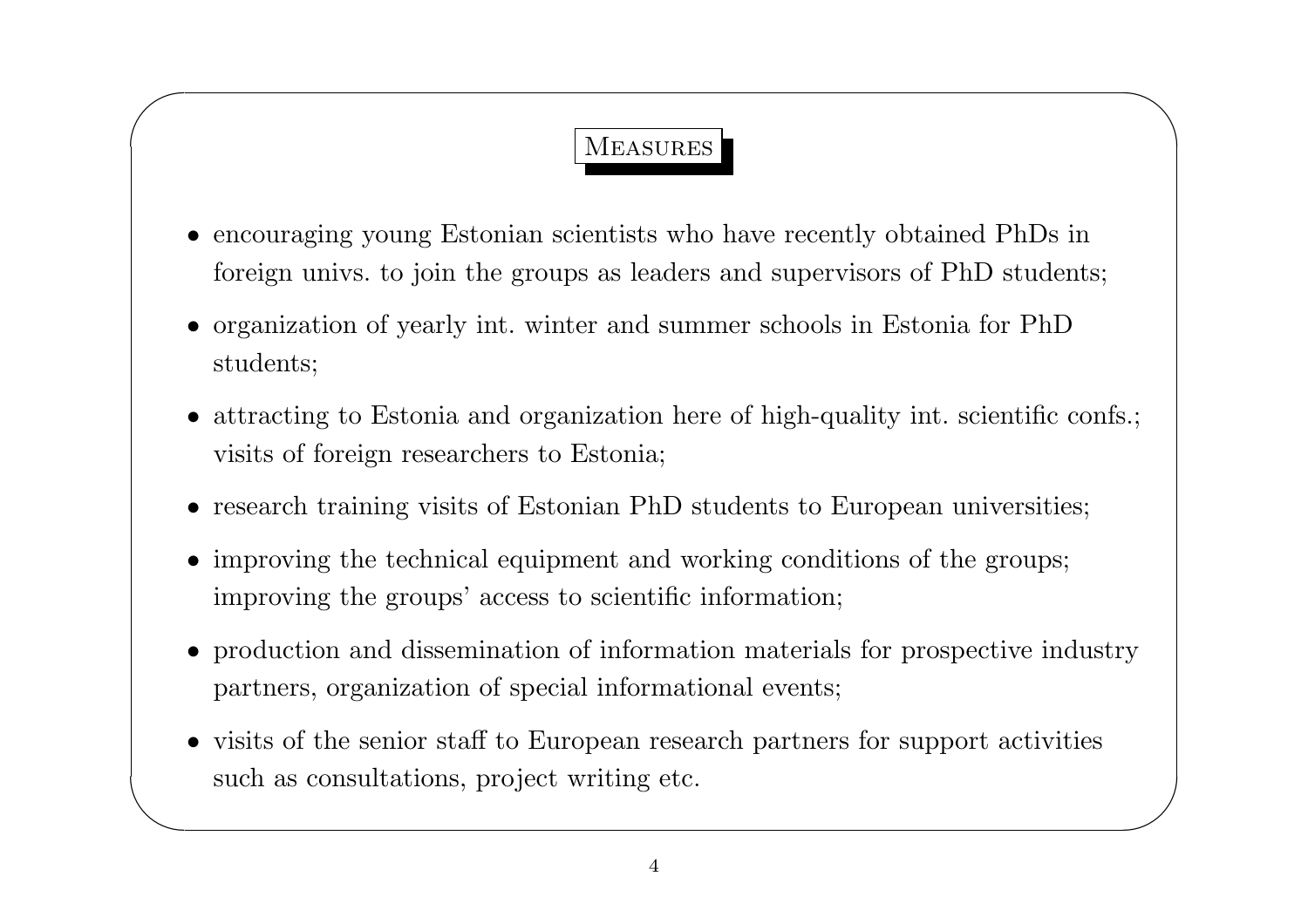### DELIVERABLES

 $\bigwedge$ 

 $\bigvee$ 

 $\sqrt{2}$ 

| D <sub>1</sub>  | 2 RTD progress reports reviewed by adv. board                | 14, 26       |
|-----------------|--------------------------------------------------------------|--------------|
| D2              | Techn. roadmapping report (data security)                    | 11           |
| D3              | 2 int. winter schools in computer science                    | 6, 18        |
| D <sub>4</sub>  | 2 int. summer schools in IT and system engineering           | 10, 22       |
| D5              | int. wksh. on data security                                  | 20           |
| D <sub>6</sub>  | int. wksh. on programming theory                             | $\mathbf{1}$ |
| D7              | 10 presentations of research results at int. events          | 29           |
| D <sub>8</sub>  | 10 articles in int. reviewed publications                    | 29           |
| D <sub>9</sub>  | 10 participations to int. confs.                             | 29           |
| D10             | 2 scholars repatriated                                       | 29           |
| D <sub>11</sub> | 3 research training visits of PhD students                   | 29           |
| D <sub>12</sub> | 3 RTD project proposals to FP6 and 2 industry coop. projects | 29           |
|                 |                                                              |              |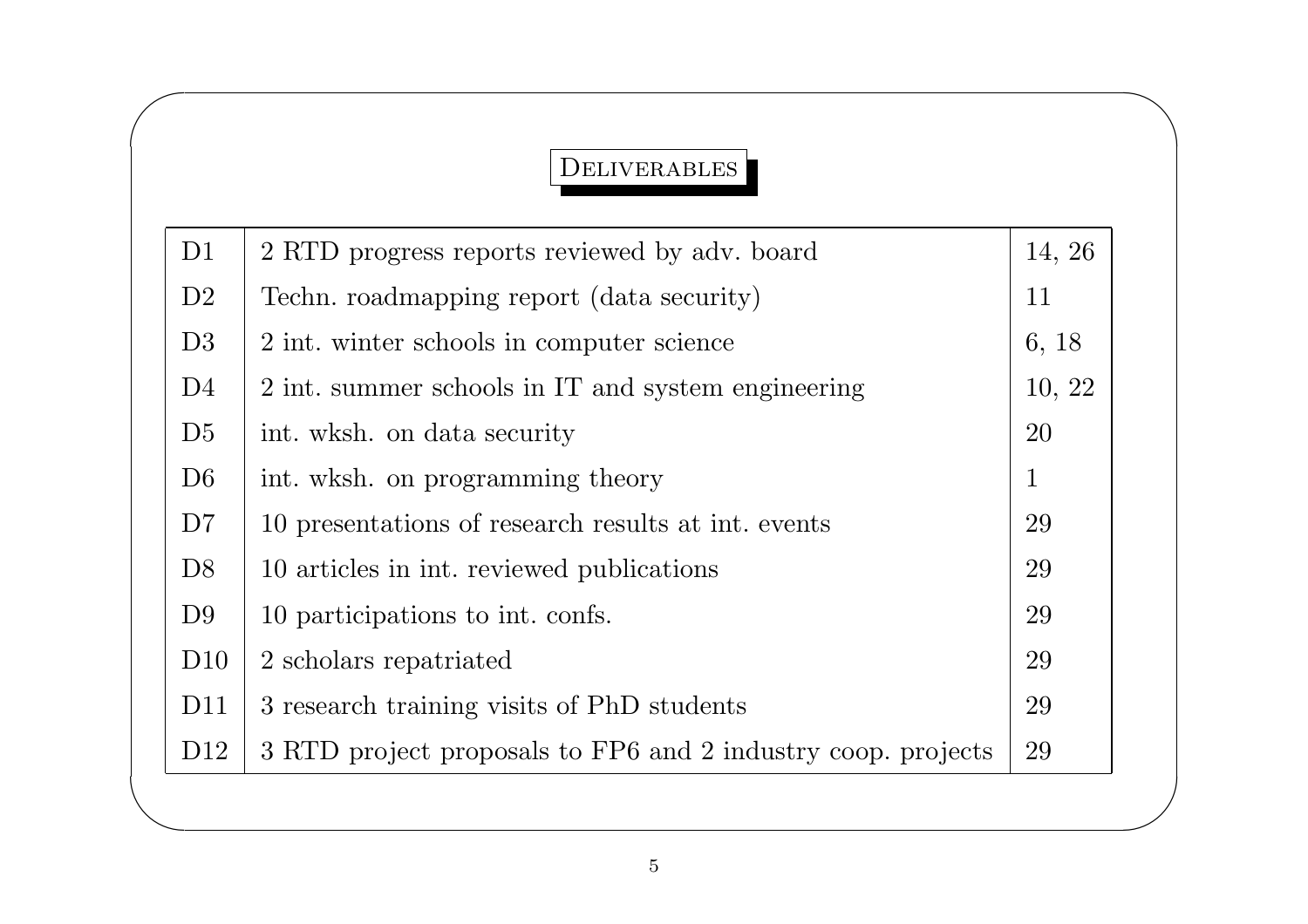#### SOFTWARE TECHNOLOGIES: INSTITUTIONS AND PEOPLE

 $\bigwedge$ 

• Institutions: IoC, CS/TTU in cooperation with CS/UT.

 $\sqrt{2}$ 

 $\setminus$ 

- IoC: an interdisciplinary research inst. with approx. 40 research staff, est. 1960 as <sup>a</sup> research inst. of Estonian Academy of Sciences, reassociated 1997 to TTU; specializing in control science, mechanics and applied math, computer science and inform. techn.
- TTU: Estonias 2nd-largest univ., only technical univ., est. 1918, about 650 academic staff, 9000 students.

CS/TTU: youngest dept. of Fac. of Inform. Techn., formed 2000, <sup>6</sup> academic staff, rapidly expanding.

- Senior staff: J. Penjam, E. Tõugu, T. Uustalu (IoC), V. Vene  $\left(\frac{\text{CS}}{\text{UT}}\right)$  and IoC), J. Vain, T. Tammet (CS/TTU).
- $\bigvee$ • PhD students: V. Kotkas, J. Sanko (IoC), M. Kääramees, J. Ernits  $\text{(CS/TTU)}$ , P. Küngas (NTNU, Trondheim).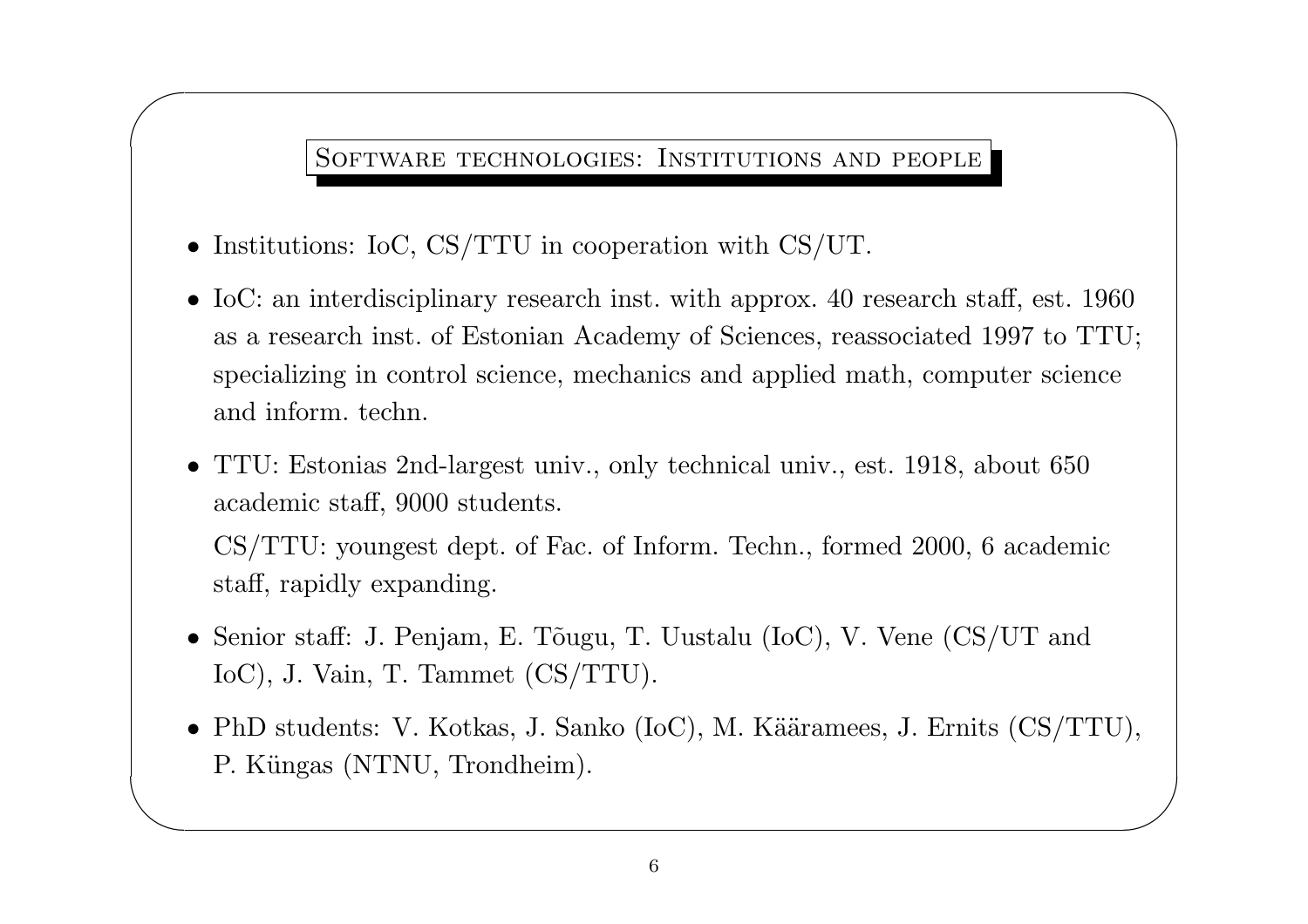#### **RESEARCH DIRECTIONS**

- automated software engineering technologies, in particular, software composition languages and tools;
- techniques and tools for verification of timed and hybrid systems;
- semantics-based design and implementation of higher-order typed (HOT) and generic languages, together with respective methodologies of programming and techniques and tools for program analyses;
- techniques and tools for automated theorem proving in verification applications.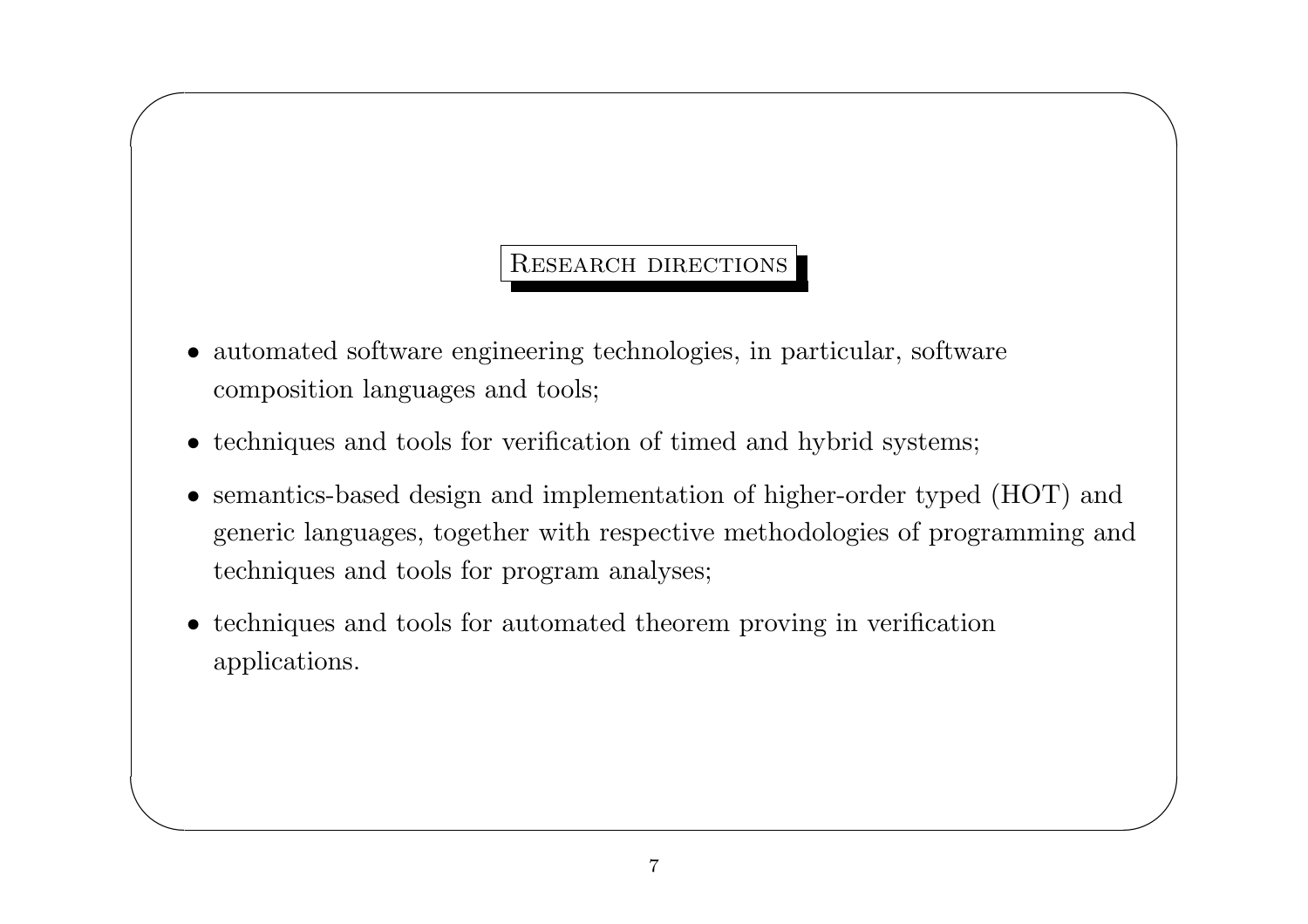# RESULTS

 $\bigwedge$ 

 $\bigvee$ 

 $\sqrt{2}$ 

- results in the theory of inductive and coinductive types in total functional languages and proof assistants; highly relevant for generic programming;
- structural synthesis of programs: <sup>a</sup> method for automated construction of programs; implemented at IoC in <sup>a</sup> family of automated programming environments;
- theorem provers for classical logic; diff. versions of T. Tammet's Gandalf have won the annual CASC competition of theorem provers on several occasions: at CASC-14 (1997), CASC-15 (1998) in MIX division, at CASC-17 (2000), CASC-18 (2002) in SAT division;
- transport of computer science ideas regarding specification and verification to control, esp. hybrid systems, fault tolerance.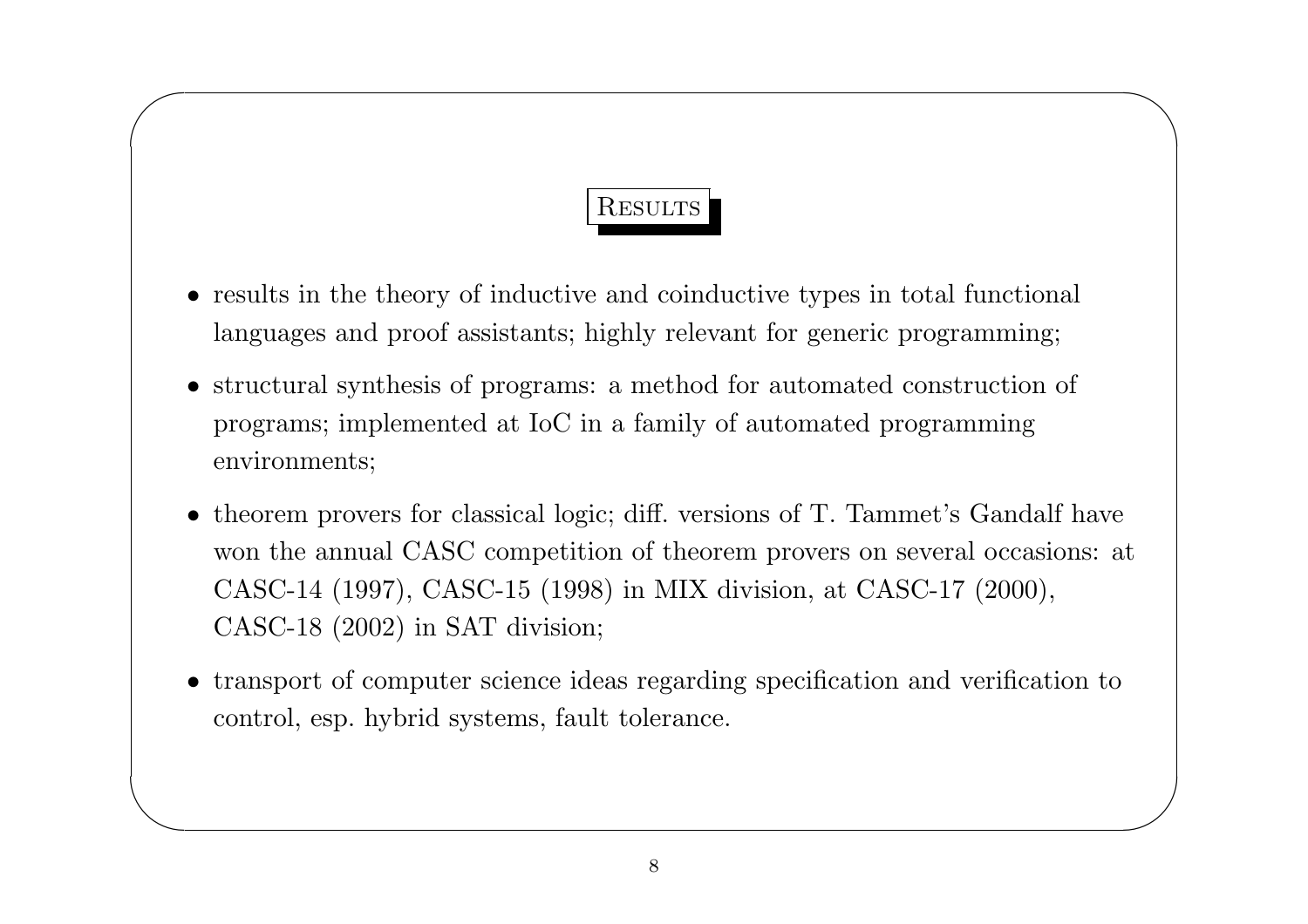# COOPERATION

 $\bigwedge$ 

 $\bigvee$ 

 $\sqrt{2}$ 

- Academia: KTH Stockholm, NTNU (Trondheim), U. of Oslo, U. of Bergen, U. of Nijmegen, INRIA Sophia Antipolis, Ludwig-Maximilians-U. München, U. of Minho (Braga), U. of the Republic (Montevideo), U. of Nottingham, U. Trier, U. of Calgary, U. of Oxford etc.
- Industry: small consultancies, eg., Safelogic AB, Estonian defence structures, University Relations of Microsoft Research.
- The group is part of Min. of Educ. Centre of Excellence in Research 2002–2006 in Dependable Computing, FP5 IST CoLogNet thematic network (IST-2001-33123).
- Individual members also active in other FP5 IST projects: TYPES (via INRIA), DAEDALUS (via Trier).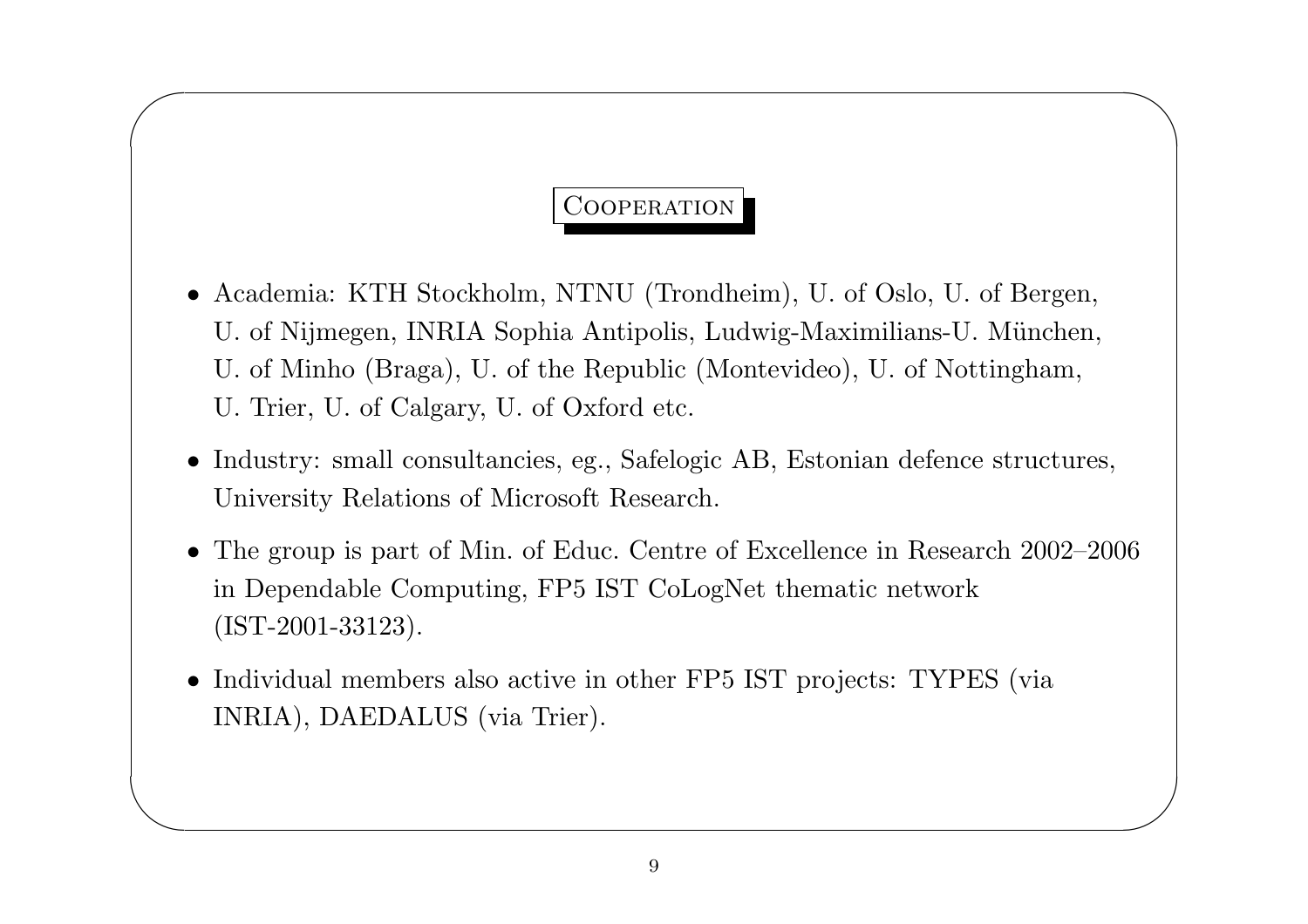eVikings II activities: Int. winter and summer schools

 $\bigwedge$ 

 $\bigvee$ 

- Winter schools: EWSCS: <sup>a</sup> series of regional-scope int. winter schools for PhD students in computer science, with <sup>a</sup> bias toward theory, held annually in Estonia.
- Established tradition, good int. reputation.

 $\sqrt{2}$ 

- EWSCS'03: will be held in Palmse, 2–7 March 2003, organized by IoC, 8th event in the series.
- Lecturers at EWSCS'03: G. Chaitin (IBM T.J. Watson R.C.), P. Cousot (ENS, Paris), I. Damgaard (U. of Aarhus), J. Håstad (KTH, Stockholm); expected number of students: 30.
- Summer schools: <sup>a</sup> <sup>p</sup>lan to start <sup>a</sup> similar, but more practically oriented series of schools in IT and systems engineering.
- First summer school to take <sup>p</sup>lace Aug. 2003, negotiations with potential lecturers underway.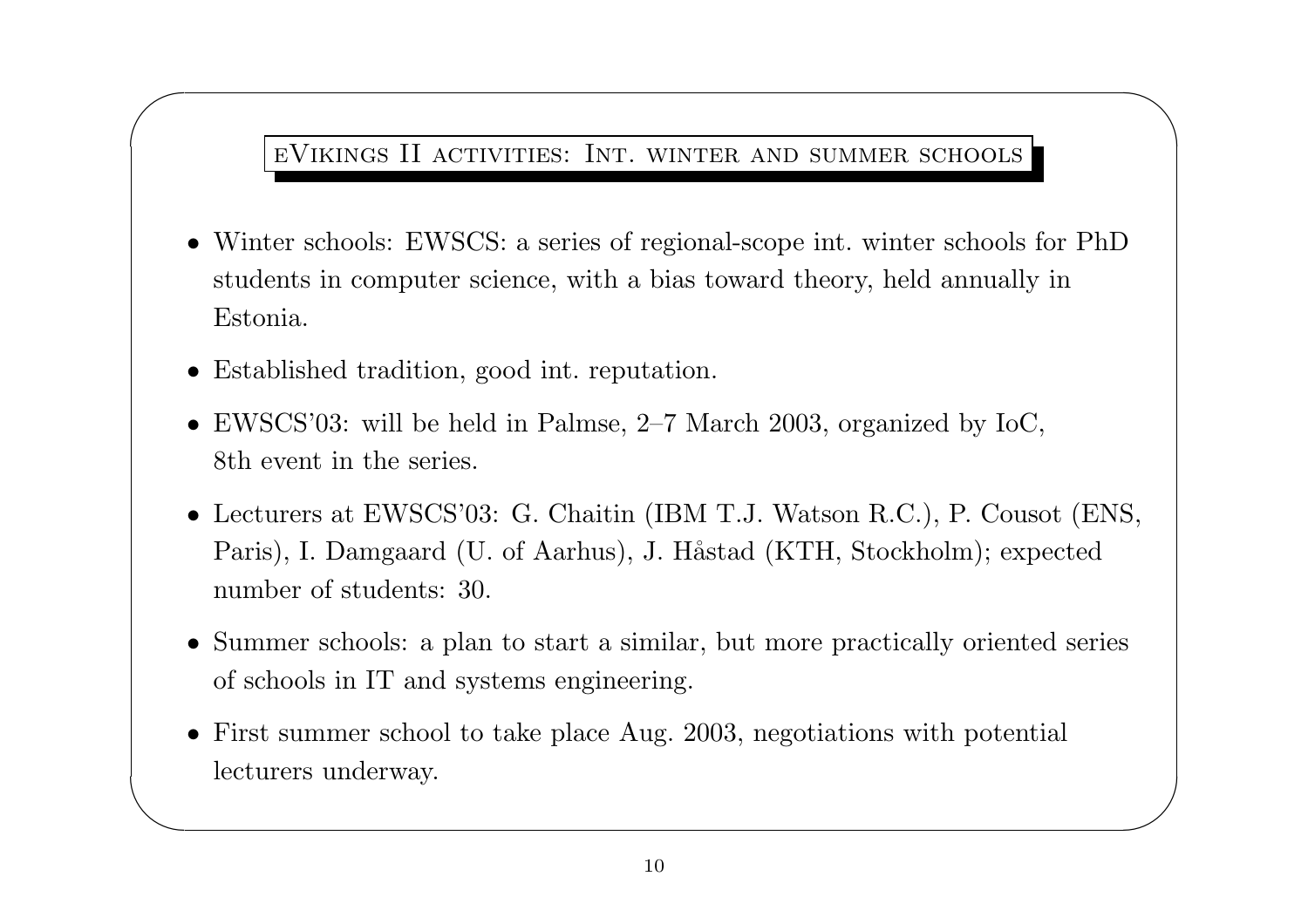# NWPT'02

 $\bigwedge$ 

 $\bigvee$ 

• 14th event in the series of Nordic Wkshs. on Programming Theory.

 $\sqrt{2}$ 

- Main topics: programming language theory, specification and verification.
- Took <sup>p</sup>lace in Tallinn, 20–22 Nov. 2002, organized by IoC and CS/TTU.
- 52 participants from Estonia, Finland, Sweden, Norway, Denmark, Germany, UK, Italy, USA.
- <sup>3</sup> invited talks: Yu. Gurevich (Microsoft Research), R. Backhouse (Nottingham), B. Jonsson (Uppsala U.); <sup>32</sup> contributed talks.
- Extended abstracts were published as <sup>a</sup> book locally, selected papers will appear in Nordic J. Computing.